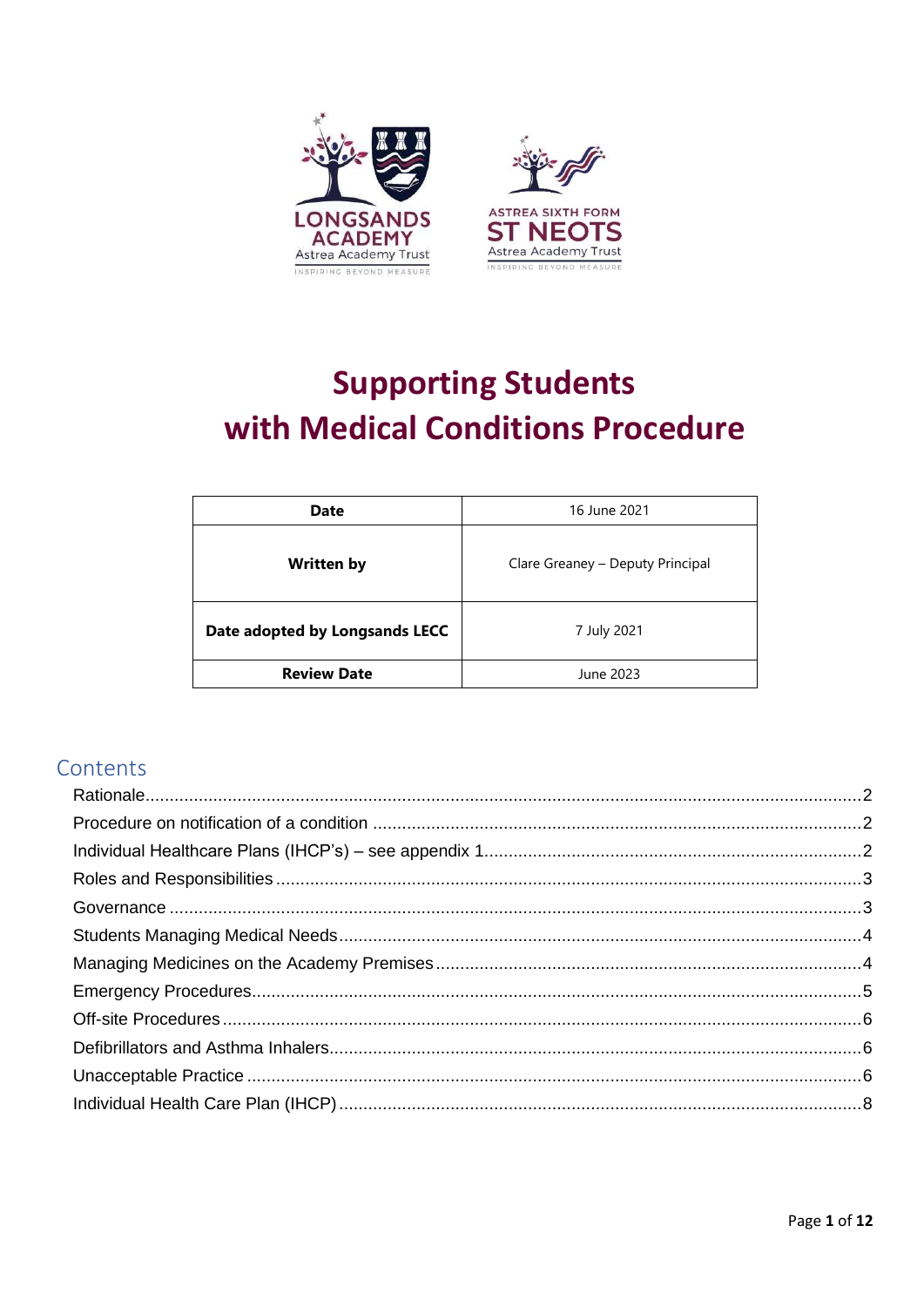# <span id="page-1-0"></span>**Rationale**

Students within Longsands Academy who have a medical condition will be appropriately supported to ensure that they have full access to education wherever possible. This includes physical education and opportunities to take part in learning outside the classroom on school trips or at school events.

This procedure sets out guidance and the arrangements in place within the Academy to ensure that students with medical conditions are supported appropriately in line with Section 100 of the Children and Families Act 2014.

#### <span id="page-1-1"></span>**Procedure on notification of a condition**

Medical needs are a focus of transition meetings which take place at the feeder primary schools within the transition team during the summer term prior to transfer. The visiting team feedback medical information to the First Aid & Wellbeing Officer who will then ensure that any further information required will be sought from the primary school, parent/carer and medical professional prior to the young person joining secondary school. Contact will be made with parents to discuss medication, equipment and current treatment to ensure that arrangements are made for transfer. The young person will be monitored during transition days to ensure that any procedures that have been put in place are secure. Where there is a long term condition an Individual Health Care Plan (IHCP) will be created at the beginning of the new term. This will be reviewed annually as a minimum but may be reviewed sooner if the circumstances of the condition change or the medication alters. Where a young person joins the Academy mid-year, a similar procedure is followed including liaison with the previous school and parents.

## <span id="page-1-2"></span>**Individual Healthcare Plans (IHCP's) – see appendix 1**

Where a condition is long term, an IHCP will be created within 2 weeks of either joining the Academy or of diagnosis.

A risk assessment will be created where a condition is temporary, such as a mobility concern due to a broken leg, to ensure that appropriate arrangements are in place for the duration of the need.

The day to day responsibility of the IHCP rests with the Medical Needs TA and the First Aid & Wellbeing Officer in the Academy; however, the ultimate responsibility lies with the Senior Leadership of the Academy and Astrea Academy Trust.

IHCP's will be stored on the Academy computer system and will be password protected to ensure that only authorised staff have access to the information and it therefore remains confidential. Every trained first aider will have access to the information should they need it in the course of their duties and may pass the information on where they have sought permission from a Senior Leader to do so and this course of action is in the best interests of a young person, for example to a trip leader if the young person is taking part in a visit.

A review of an IHCP may be initiated in consultation with the parent(s), by a member of Academy staff or a healthcare professional involved in providing care to the child. Plans will be drawn up in partnership between the Academy, parents and a relevant healthcare professional who can best advise on the needs of the young person. The young person should also be involved where appropriate. The responsibility for finalising and implementing the plan lies with the Academy.

Where a child has a statement or an EHCP, the IHCP will either be linked to this or become part of it.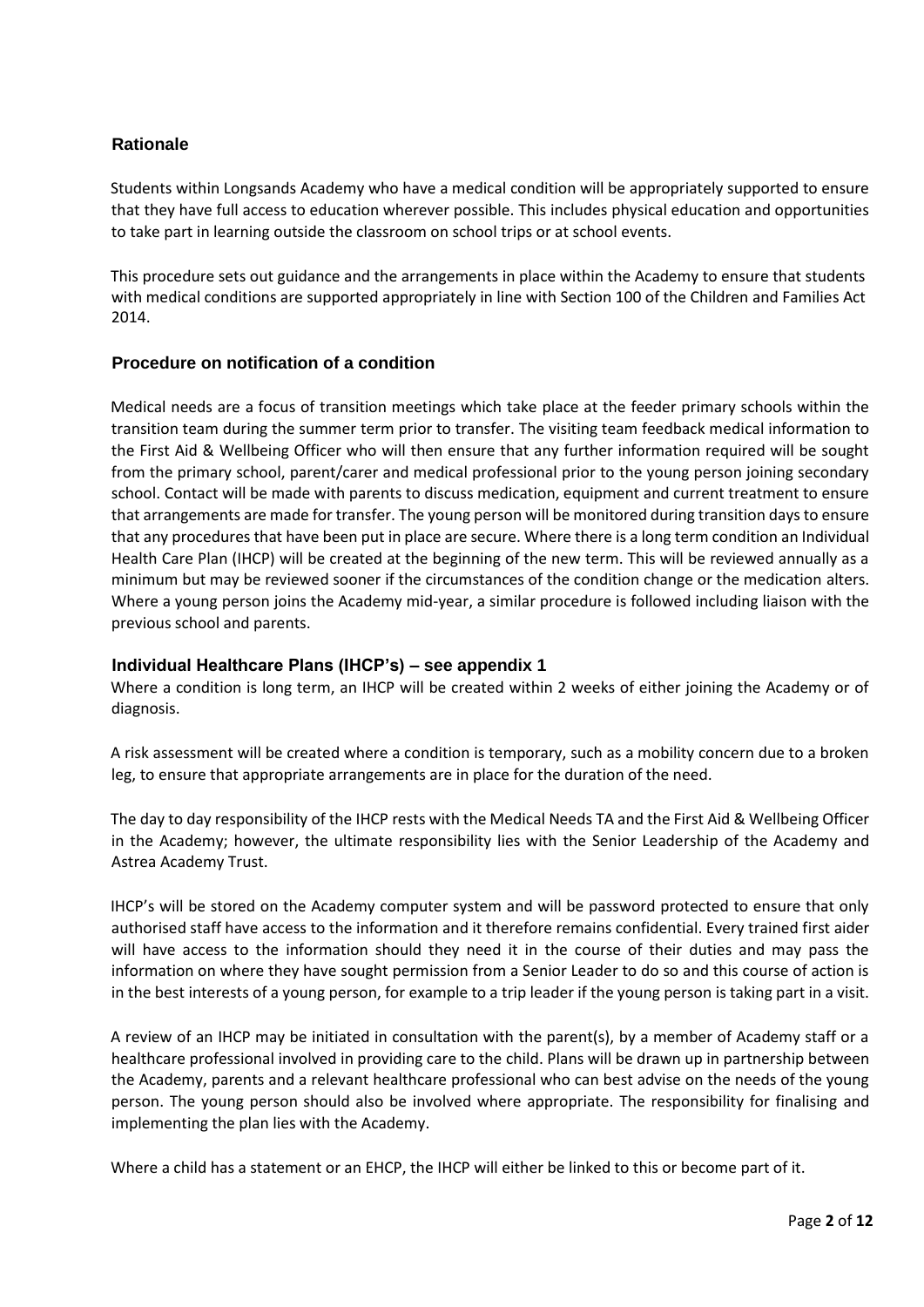#### <span id="page-2-0"></span>**Roles and Responsibilities**

Longsands Academy employs a First Aid & Wellbeing Officer who then, alongside the Administration Manager, ensures that a member of the current first aid team is available to provide cover.

The support for each young person with a medical condition will be shared across members of the team to ensure that any staff absence does not affect the care provided by the Academy to the young person.

#### <span id="page-2-1"></span>**Governance**

Longsands Academy Local Education Consultative Committee (LECC) must ensure the academy make arrangements to support students with medical conditions in school; including making sure a policy for supporting students with a medical condition is developed and implemented. The Academy should also ensure that sufficient staff have received suitable training and are competent before they take on responsibility to support students with medical conditions. This policy will be reviewed by the LECC every two years or where revision is appropriate.

#### **Principal**

The Principal should ensure that the school procedure is developed and effectively implemented with partners. This includes ensuring that staff are aware of the procedure and of the medical needs of students where appropriate, that sufficient numbers of staff are trained and the Principal also has the overall responsibility for the development of IHCP's.

#### **Academy Staff**

Any member of the staff may be asked to provide support to a student with a medical condition. Any member of school staff should know what to do and respond accordingly when they become aware that a student with a medical condition needs help. School staff should receive suitable training and achieve the necessary level of competency before they take on responsibility to support young people with medical conditions.

#### **School Nurses**

School nurses are responsible for alerting the school when a child has been identified as having a medical condition that will require support in school. They may support the First Aid & Wellbeing Officer in writing and implementing the IHCP. The school nursing team are no longer able to provide training for schools around conditions such as diabetes, epilepsy, asthma and severe allergic reactions.

#### **Other Healthcare Professionals**

This includes GP's and paediatricians who should notify the school nurse when a child has been identified as having a condition that will require support in school. They may also be able to provide support in the writing of an IHCP.

#### **Students**

Students will be fully involved in discussions about their medical support needs wherever possible and will contribute as much as possible to the writing of their IHCP.

#### **Parents**

Parents should provide the Academy with sufficient and up to date information about their child's medical needs. Parents will be involved in the writing and development of the IHCP for their child. Parents should also provide any medication and equipment and the necessary authorisation for the Academy to use and administer these.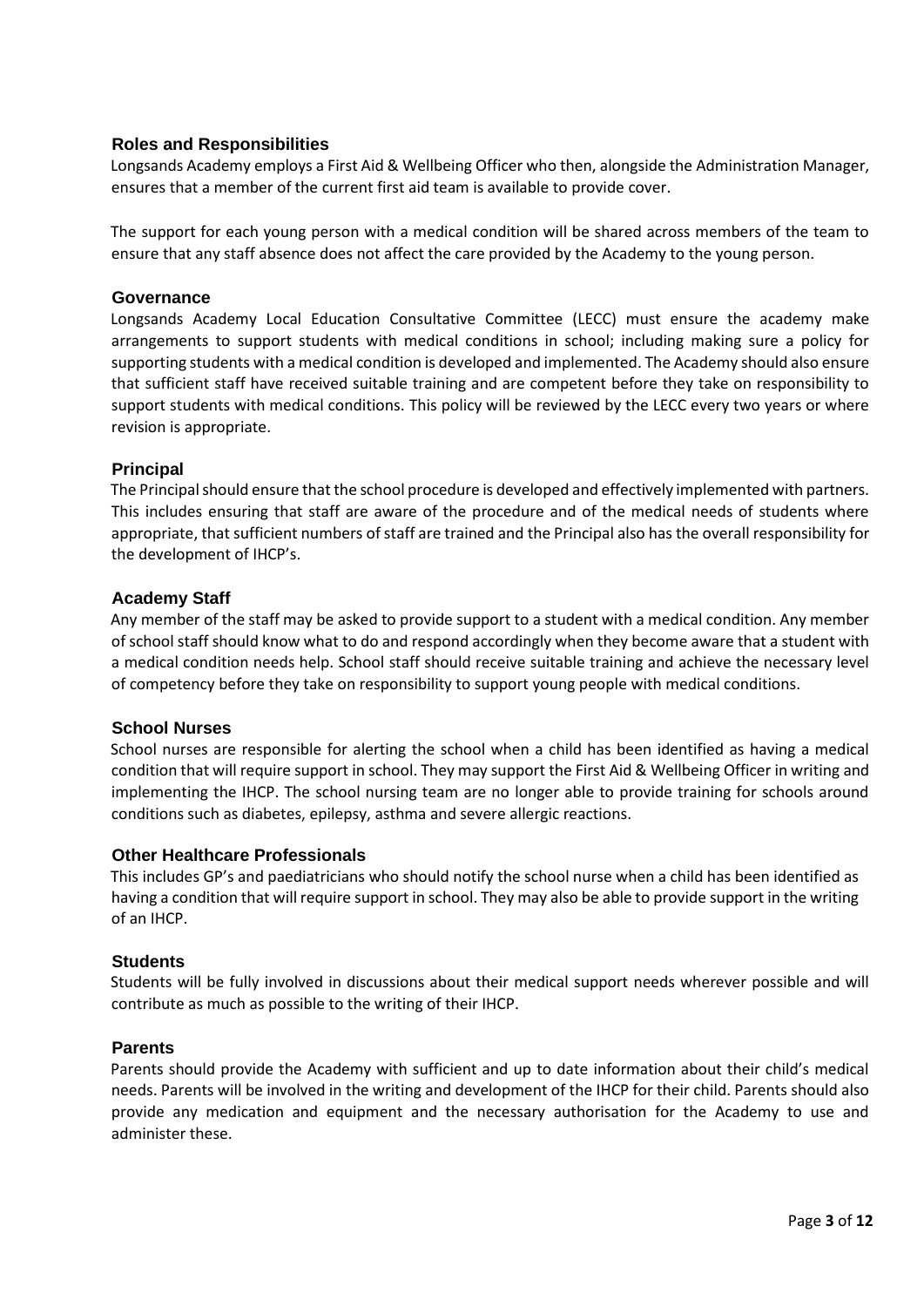## **Local Authorities**

Local authorities are commissioners of school nurses for schools and academies. They have a duty to promote cooperation between partners to improve the well-being for young people in relation to their physical and mental health. Where students would not receive a suitable education in a mainstream school because of their health needs, the local authority has a duty to make other arrangements.

# **Staff Training and Support**

The First Aid & Wellbeing Officer in the Academy will be responsible for updating the first aid training records and highlighting to SLT when refresher training is due.

Staff will be briefed on medical conditions and procedures at the beginning of each academic year as a part of their annual Safeguarding Training. Staff joining the Academy during the year will receive a medical briefing as part of their induction process and more specific training will be provided to identified staff when this becomes necessary.

Students with potentially severe medical conditions will have their photographs displayed in secure staff rooms with details of what to do in an emergency, providing parents given their permission for this.

# <span id="page-3-0"></span>**Students Managing Medical Needs**

Wherever possible, students will be allowed to carry their own medicines and relevant devices as many of them with long-term conditions are used to managing their own medication. If it is not appropriate for a child to self-manage their medication, then trained first aiders will help to administer medicines and manage procedures for them.

Students must only bring in the required amount of medication for the day. Where a parent has allowed their child to carry a non-prescription medication, for example paracetamol, the student must only bring in the appropriate amount of medication for one day.

If a student refuses to take medication or carry out a necessary procedure, staff cannot force them to do so and will then follow the procedure agreed in the IHCP. Parents will be informed so that alternative options can be considered.

## <span id="page-3-1"></span>**Managing Medicines on the Academy Premises**

No student will be given prescription medicines without written permission from their parent or carer, except in exceptional circumstances where the medicine has been prescribed to the child without the knowledge of the parent or carer. In such cases, every effort will be made to encourage the student to involve their parents whilst respecting their right to confidentiality. Non-prescription medications will not be given to students, even if the parents provide written permission, unless there are exceptional circumstances. Parents will be asked to complete a form relating to the medication (for example for short term conditions) which they sign to give the first aid team the authorisation to administer the medication. Parents may also give permission by email providing they have given their child's full details, information about the medication and the dose and the medication must be provided to school in the original packaging.

The Academy will only accept prescribed medicines that are in-date, labelled, provided in the original container or blister pack as dispensed by a pharmacist and include instructions for administration, dosage and storage.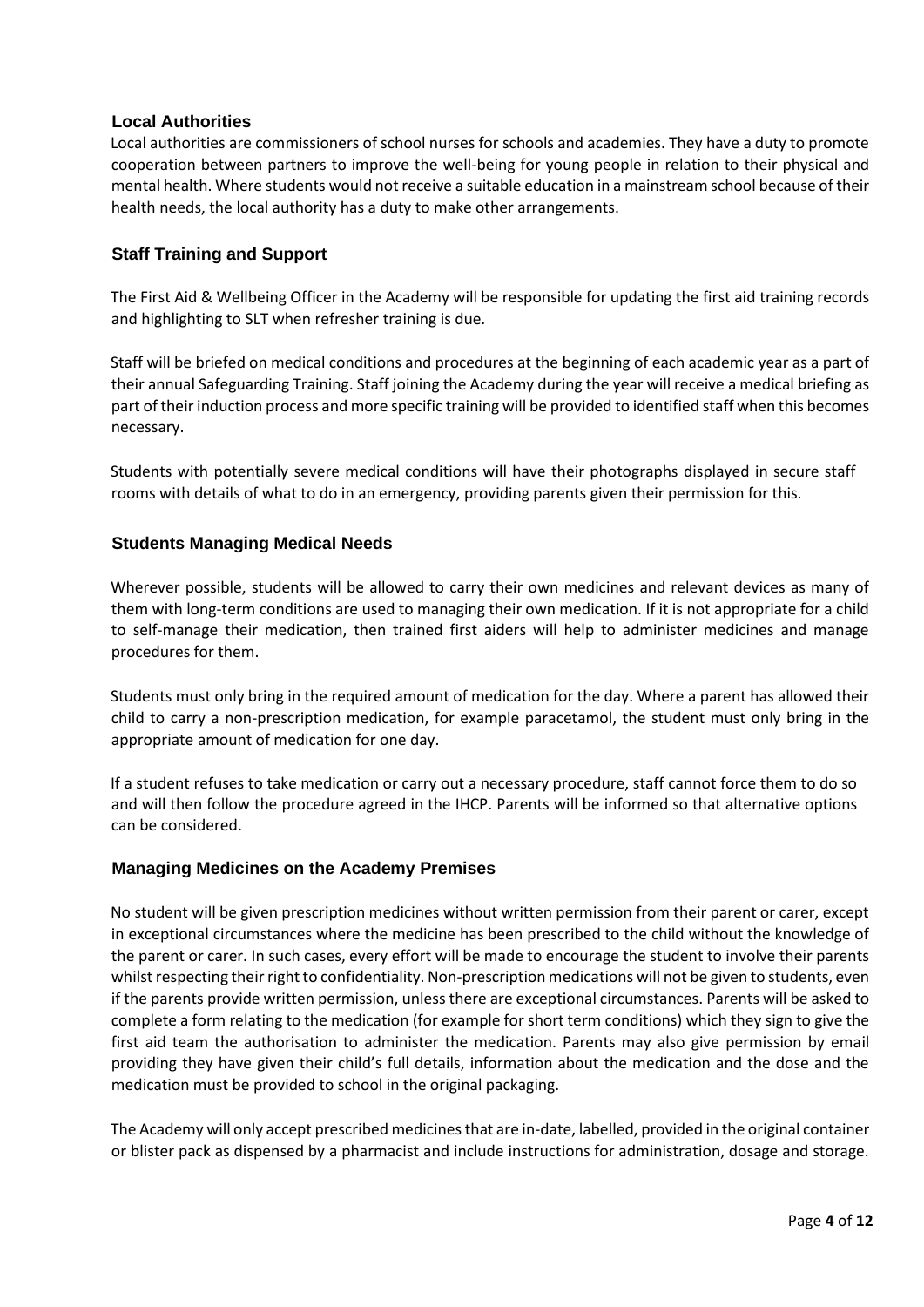The exception to this is insulin which must still be in date but is generally available inside a pump or pen, rather than its original container.

All medicines will be stored safely. Most medicines will be stored in a locked facility. Depending on the nature of the medicine this will either be a safe, a lockable fridge or lockable cupboard. Keys will be stored by the First Aid & Wellbeing Officer who will put them into an agreed storage space should she be away from her desk.

Asthma inhalers, blood glucose testing meters and adrenaline pens will be readily available from the first aid room for the relevant students.

A child who has been prescribed a controlled drug may legally have it in their possession if they are competent to do so, however, they are not allowed to pass it to another student. The Academy will store any controlled drugs in a safe and only trained first aiders will administer this medication.

When medicines are no longer required the parent will be contacted to arrange for safe disposal. Where three attempts to contact the parent over a period of not less than 4 weeks and collection has not taken place, any medicines will be disposed of appropriately (2 members of staff to the nearest pharmacy and a signature obtained from the pharmacist to confirm the disposal). Sharps boxes should always be used to dispose of needles and other sharps. These are disposed of via our contracted waste disposal.

Written records will be kept of all medicines administered to students and kept until the child's 25<sup>th</sup> birthday.

#### <span id="page-4-0"></span>**Emergency Procedures**

Emergency protocols will be detailed in each IHCP. Staff briefings and student assemblies will be held at least annually to ensure they know what to do in an emergency. This will include basic first aid information and how to contact a first aider.

If a young person needs to go to hospital, a member of staff will stay with the student until the parent arrives, or accompany them on an ambulance journey to hospital, again until the parent arrives.

To be followed in the event of an **accidental or suspected overdose**:

- $\circ$  If possible, find the box from which the medication was taken or the name of any tablets taken.
- $\circ$  Attempt to find out how many tablets, caplets etc. have been taken by the student
- o Compare this to the maximum dose and the maximum dose in 24 hours.
- o Isolate the student for their privacy and in case of medication causing the student to vomit, have a seizure or other physical reaction.
- $\circ$  Call 999 and ask for the ambulance service and tell them "possible overdose".
- $\circ$  Call the student's parents/carers and inform them of what happened and that an ambulance has been called for their child.
- $\circ$  If the student has a seizure, time how long it lasts, and take care you don't get hurt by flying arms and legs. Protect their dignity.
- $\circ$  If they vomit, look for undigested tablets so the crew can be updated with the number the student took and what has been brought back up.
- o Send for staff to assist with directing the ambulance service to the student.
- o Monitor the student until the ambulance service arrives.
- o Pass the medication to the ambulance staff with SIMS details. i.e. name, address etc.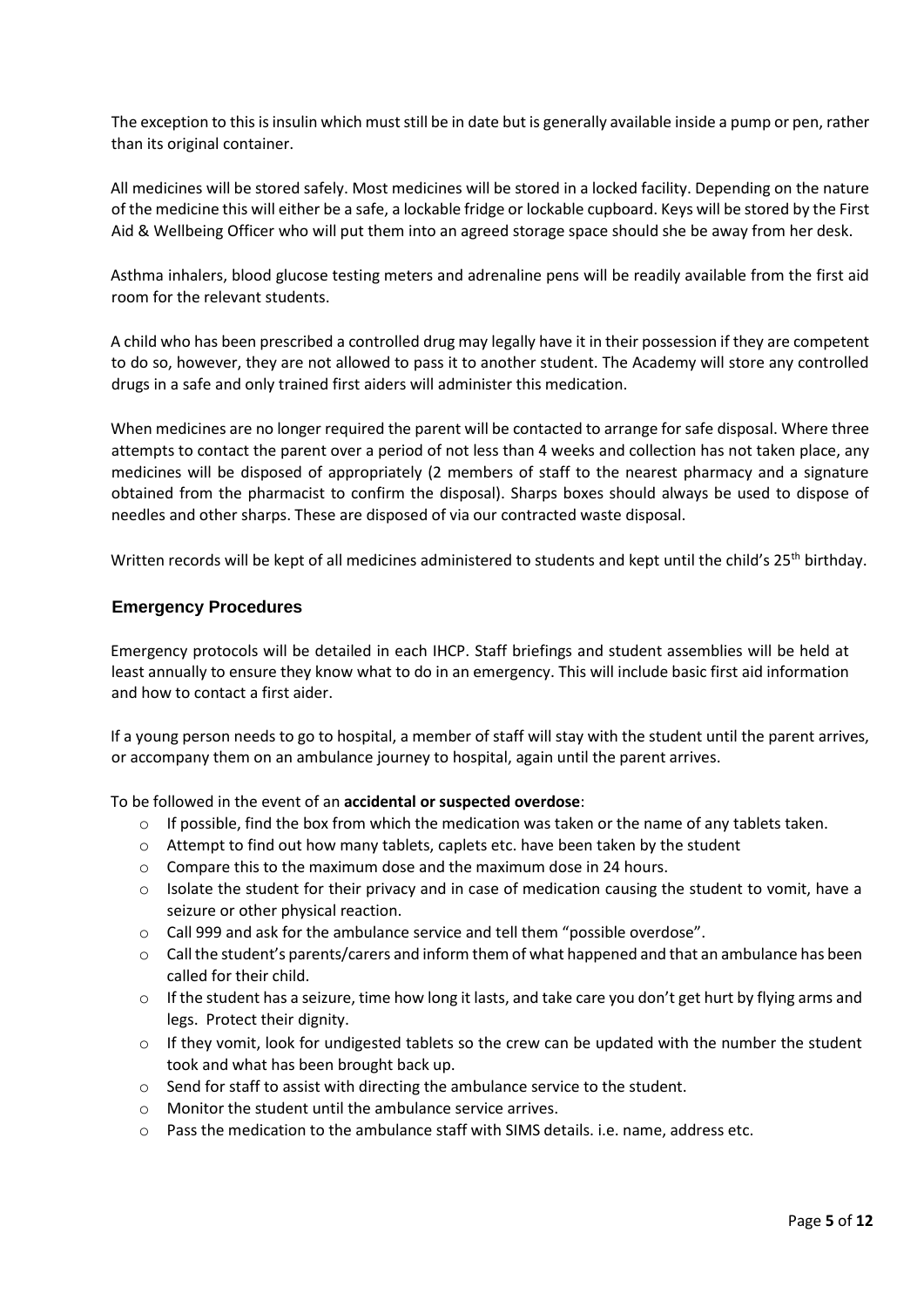To be followed in the event of a **reaction to a medication** not previously known to cause a reaction in the child.

- o If possible, find the box from which the medication was taken or the name of any tablets taken.
- $\circ$  Attempt to find out how many tablets, caplets etc. have been taken by the student
- o Sit the student down.
- $\circ$  If the student has breathing difficulties, ask them to attempt to swallow. If they can't swallow or they find it difficult to swallow, then this means that the airway is being restricted. Lay the student down in the recovery position and be prepared to resuscitate. Ensure that the defibrillator is brought to the scene.
- o If the student can swallow give nil by mouth (unless otherwise stated on the box)
- $\circ$  Find the medication box and check this is the medication they took and not something else either with it or they took an overdose.
- $\circ$  Call 999 and ask for the ambulance service and tell them "Severe reaction to medication"
- o Send for staff to assist with directing the ambulance service to the student.
- o Monitor the student until the ambulance service arrives.
- o Pass the medication to the ambulance staff with SIMS details. i.e. name, address etc.

# <span id="page-5-0"></span>**Off-site Procedures**

Off-site procedures will be detailed in each IHCP. All trips have a designated first aider to ensure that any basic first aid needs can be covered. The trip leader is responsible for forwarding a list of students to the First Aid & Wellbeing Officer at least one week prior to a trip taking place to ensure that the trip leader can be briefed on any medical conditions. Where a student has an IHCP, consideration will be given as to whether a trained first aider needs to accompany the trip, if this is not already the case. Consideration may also need to be given as to whether a specific risk assessment should be carried out.

Medications will be stored in a secure container during trips and visits.

The Academy will make reasonable adjustments to ensure that all students are able to participate in trips and events throughout their school career.

#### <span id="page-5-1"></span>**Defibrillators and Asthma Inhalers**

The Academy possesses a defibrillator and a number of staff are trained to use this equipment (see appendix 2).

All students who have an asthma diagnosis or who have been prescribed an inhaler are eligible to use the emergency inhalers held in the Academy. Written parental permission will be sought on entry to the school (or as soon as a diagnosis is made) to enable us to administer this medicine and a list of students for whom permission is held will be retained by the First Aid & Wellbeing Officer and will also be placed inside the emergency asthma kit. A number of staff are trained to administer an emergency asthma inhaler (see appendix 2).

#### <span id="page-5-2"></span>**Unacceptable Practice**

Although school staff should use their discretion and judge each case on its merits with reference to the child's IHCP, it is not generally acceptable practice to: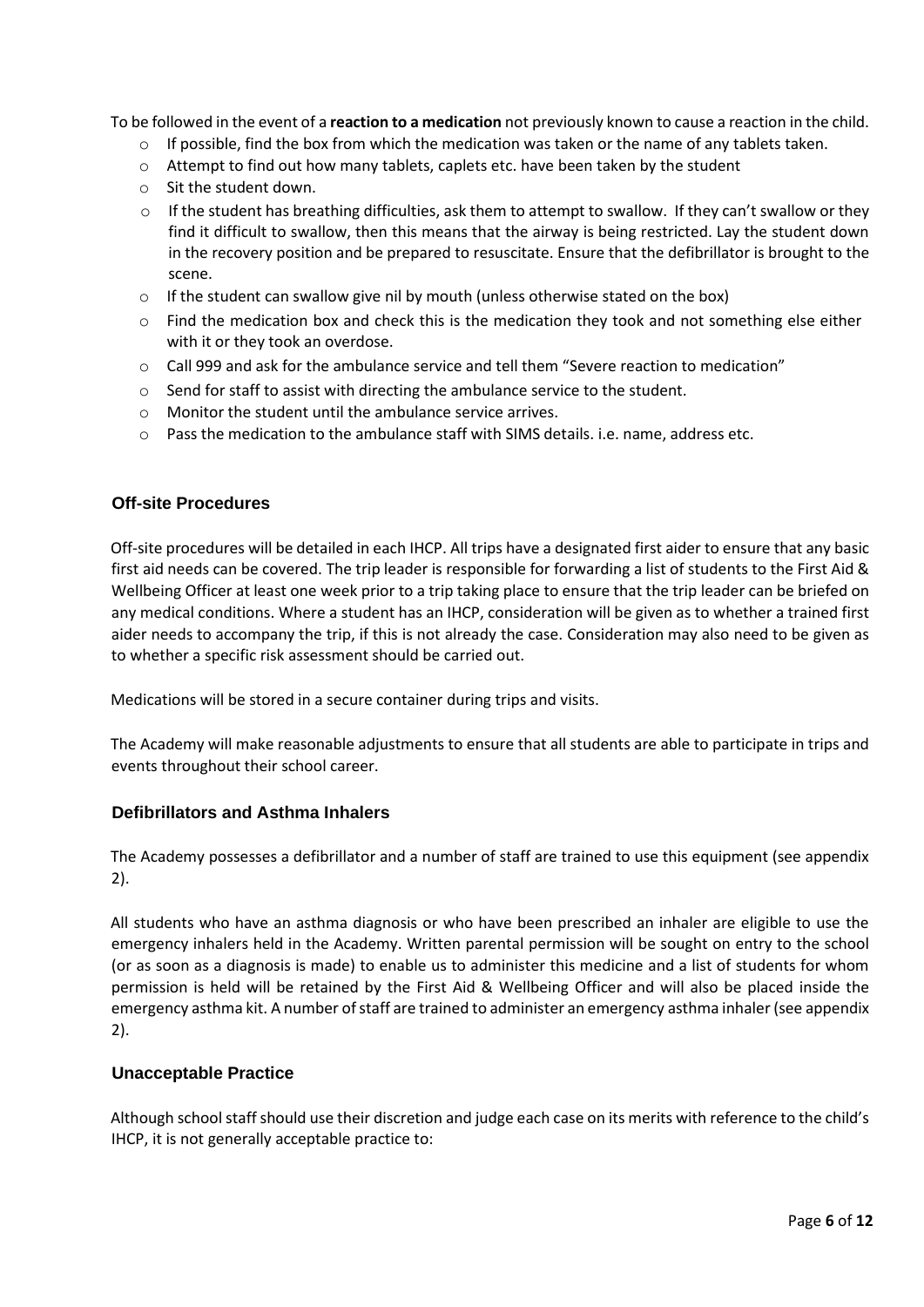- prevent young people from easily accessing their inhalers and medication and administering their medication when and where necessary;
- assume that every child with the same condition requires the same treatment;
- ignore the views of the child or their parents, or ignore medical advice or opinion (though this may be challenged);
- send young people with medical conditions home frequently or prevent them from staying for normal school activities, including lunch, **unless this is specified in their IHCP**;
- send a young person who has become ill to seek first aid unaccompanied or with someone unsuitable;
- penalise children for their attendance record if their absences are related to their medical condition e.g. hospital appointments, medical evidence will be sought by the attendance team;
- prevent a young person from drinking, eating or taking toilet or other breaks whenever they need in order to manage their medical condition effectively;
- require parents, or otherwise make them feel obliged, to attend school to administer medication or provide medical support to their child, including with toileting issues. No parent should have to give up working because the school is failing to support their child's medical needs;
- call a parent to ask for permission to give a student any form of medication  $-$  only prescription medication can be given;
- prevent young people from participating, or create unnecessary barriers to young people participating in any aspect of school life, including school trips, e.g. by requiring parents to accompany the child.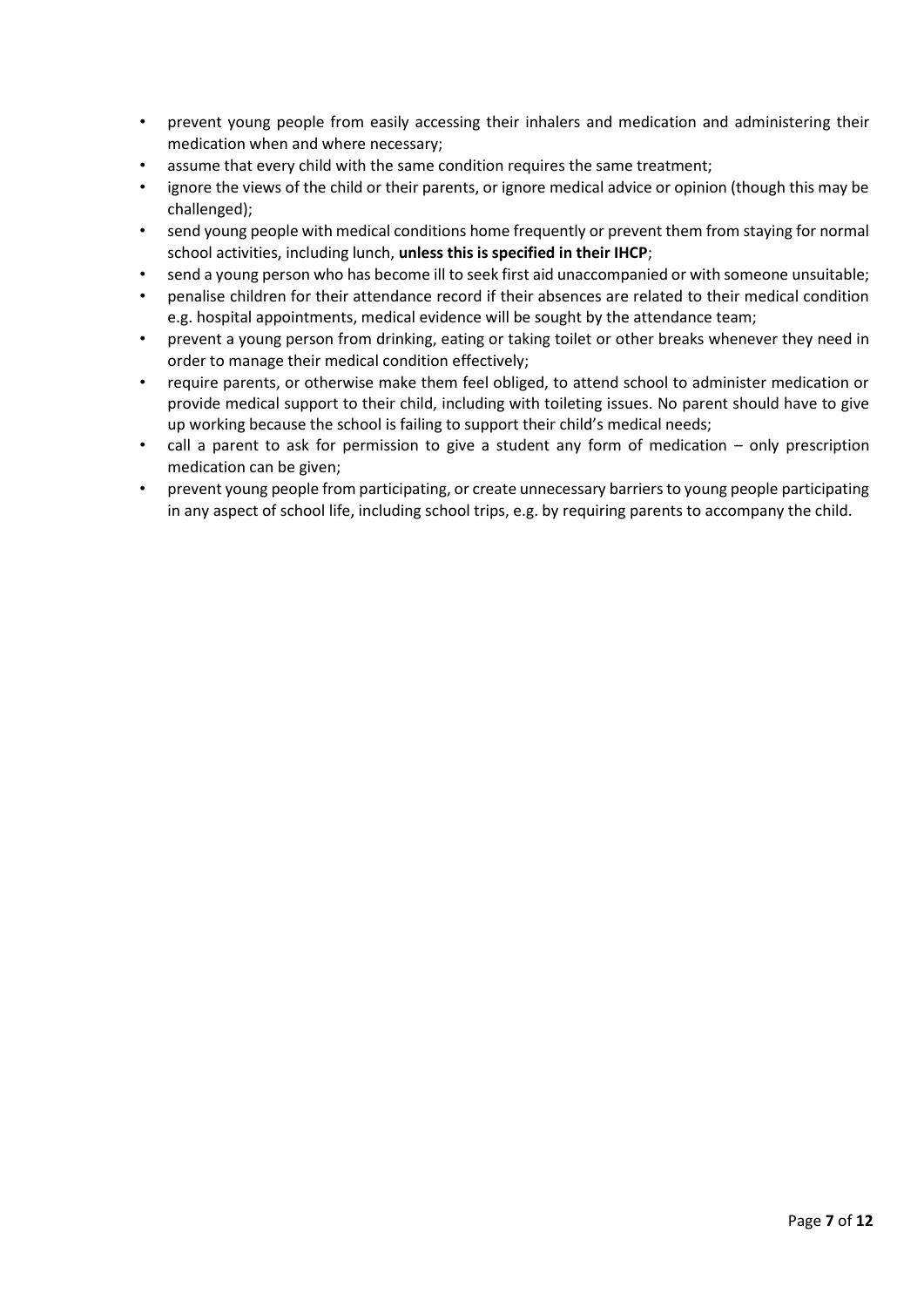Appendix 1



# <span id="page-7-0"></span>**Individual Health Care Plan (IHCP)**



| INSPIRING BEYOND MEASURE |  |
|--------------------------|--|
| Date of initial meeting: |  |
| Attendees:               |  |
| (Who had input into the  |  |
| writing of the IHCP)     |  |
| Additional information   |  |
| provided by:             |  |
| Writer of the IHCP:      |  |
|                          |  |

| Name of child:               |                                                                                    |  |     |
|------------------------------|------------------------------------------------------------------------------------|--|-----|
| Date of Birth:               |                                                                                    |  |     |
| Address:                     |                                                                                    |  |     |
| Tutor group:                 |                                                                                    |  |     |
| School:                      |                                                                                    |  |     |
| Doctor:                      |                                                                                    |  |     |
| Surgery:                     |                                                                                    |  |     |
| <b>Surgery Address:</b>      |                                                                                    |  |     |
|                              | Does the student have a statement of Educational Needs or an Educational Health    |  | Y/N |
| Care Plan?                   |                                                                                    |  |     |
|                              | (If the student does not have a Statement of Educational Needs or an Educational   |  | Y/N |
|                              | Health Care Plan) Does the student have any Special Educational Needs?             |  |     |
| What are they?               |                                                                                    |  |     |
| How are they met in          |                                                                                    |  |     |
| school?                      |                                                                                    |  |     |
| <b>Medical Details:</b>      |                                                                                    |  |     |
| Evidence of medical          | Please supply a letter of diagnosis or a letter with any diagnosis listed from the |  |     |
| condition:                   | agency dealing with treatment(s). (A copy should be attached to this IHCP)         |  |     |
| Evidence supplied?           | Y/N<br>Date supplied:                                                              |  |     |
| Location the Evidence has    |                                                                                    |  |     |
| been stored:                 |                                                                                    |  |     |
| <b>Medical Condition(s)</b>  |                                                                                    |  |     |
| How it affects them in       |                                                                                    |  |     |
| school (and on trips out of  |                                                                                    |  |     |
| school time)                 |                                                                                    |  |     |
| Triggers (what causes the    |                                                                                    |  |     |
| condition to start affecting |                                                                                    |  |     |
| the student / worsen the     |                                                                                    |  |     |
| problem)                     |                                                                                    |  |     |
| Signs and symptoms (what     |                                                                                    |  |     |
| does the condition look      |                                                                                    |  |     |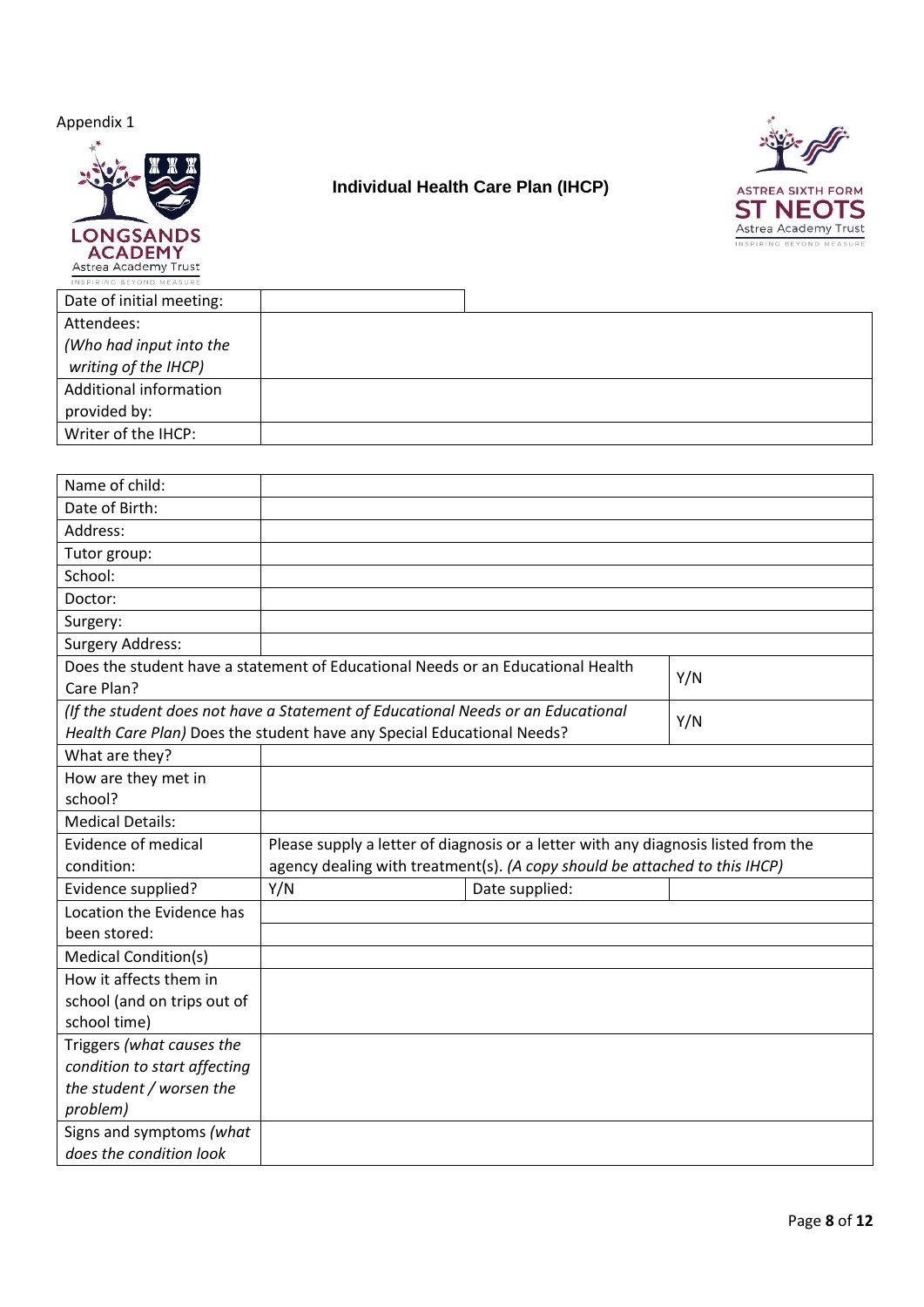| like? And how does the         |     |                                                                                                                 |
|--------------------------------|-----|-----------------------------------------------------------------------------------------------------------------|
| student feel?)                 |     |                                                                                                                 |
| Treatment regime (incl.        |     |                                                                                                                 |
| physiotherapy,                 |     |                                                                                                                 |
| Occupational Therapy,          |     |                                                                                                                 |
| Speech Therapy etc)            |     |                                                                                                                 |
| Medication taken (prescribed   |     |                                                                                                                 |
| or otherwise)                  |     |                                                                                                                 |
|                                |     | (Note: Written permission form and medication register to be filled in if medications are to be administered by |
| school staff)                  |     |                                                                                                                 |
| Permission given:              | Y/N | Date:                                                                                                           |
|                                |     | (Circle and date permission was received, Attach permission letter / form to this care plan)                    |
| Name of Medication:            |     |                                                                                                                 |
| Possible side effects          |     |                                                                                                                 |
| How is the medication          |     |                                                                                                                 |
| administered? (Orally -        |     |                                                                                                                 |
| swallowed, placed in buccal    |     |                                                                                                                 |
| cavity in mouth, injection,    |     |                                                                                                                 |
| rectally, applied to skin)     |     |                                                                                                                 |
| When is it taken? (Before      |     |                                                                                                                 |
| food, on an empty stomach,     |     |                                                                                                                 |
| with food, times of the day,   |     |                                                                                                                 |
| before activity, after         |     |                                                                                                                 |
| activity)                      |     |                                                                                                                 |
| Contra-indications: (Does it   |     |                                                                                                                 |
| react with other               |     |                                                                                                                 |
| medications, food              |     |                                                                                                                 |
| substances or drinks? Do       |     |                                                                                                                 |
| they have to stay out of the   |     |                                                                                                                 |
| sun?)                          |     |                                                                                                                 |
| Can the student self-          |     |                                                                                                                 |
| medicate?                      | Y/N |                                                                                                                 |
| Do they need monitoring        |     |                                                                                                                 |
| during medicating?             | Y/N |                                                                                                                 |
| What method of monitoring      |     |                                                                                                                 |
| during medicating?             | Y/N |                                                                                                                 |
| What method of monitoring      |     |                                                                                                                 |
| is required? (e.g. looking at  |     |                                                                                                                 |
| dosage reading on a syringe    |     |                                                                                                                 |
| / measuring out medication     |     |                                                                                                                 |
| from a bottle)                 |     |                                                                                                                 |
|                                |     |                                                                                                                 |
| Who will supply this           |     |                                                                                                                 |
| support? (TA in class or other |     |                                                                                                                 |
| times of day / First Aider /   |     |                                                                                                                 |
| another member of staff /      |     |                                                                                                                 |
| nurse, to attend the school /  |     |                                                                                                                 |
| physiotherapist/               |     |                                                                                                                 |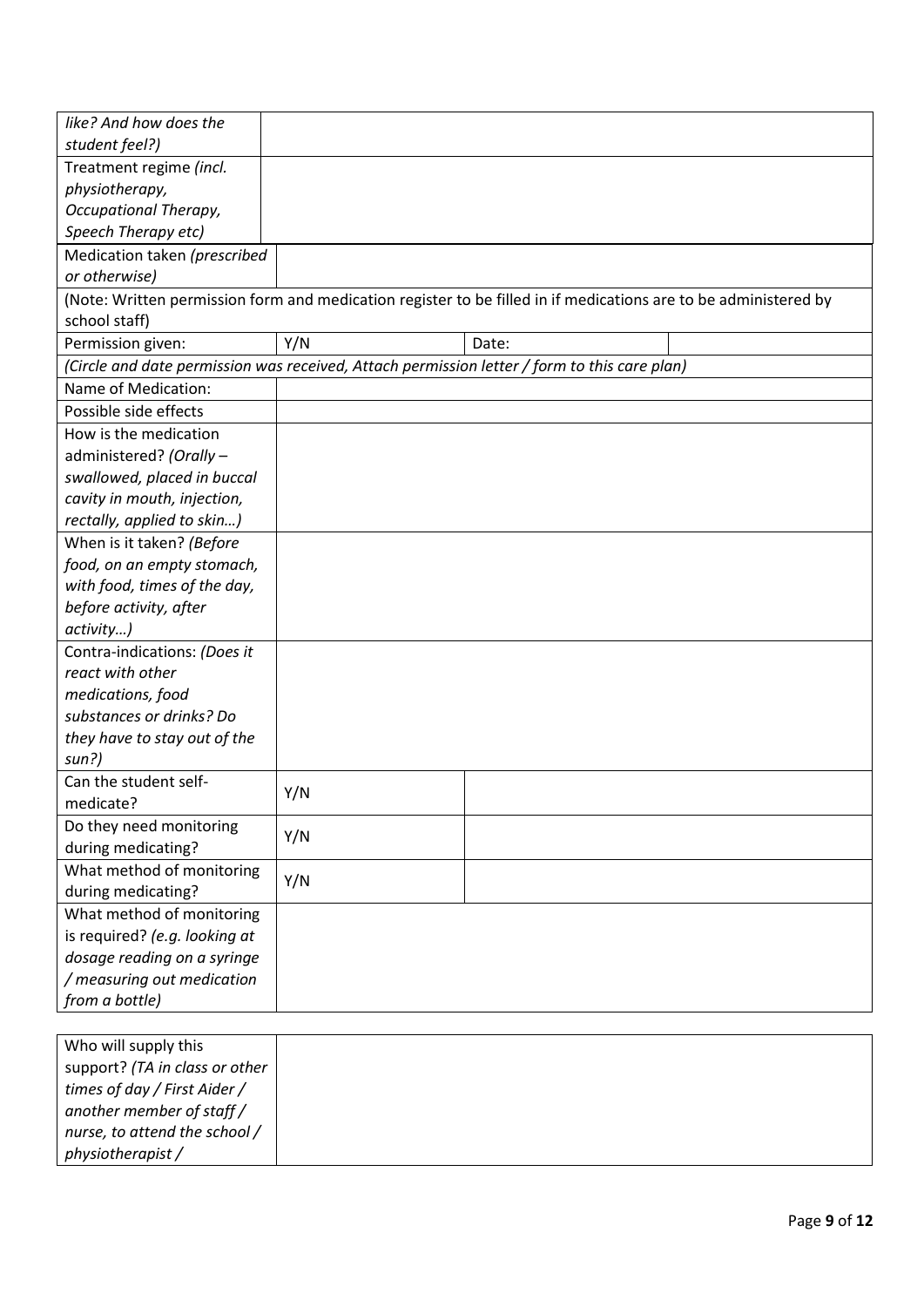| occupational therapist /                                                                                                                                                                  |     |                 |     |
|-------------------------------------------------------------------------------------------------------------------------------------------------------------------------------------------|-----|-----------------|-----|
| other?)                                                                                                                                                                                   |     |                 |     |
| Daily Care Requirements:                                                                                                                                                                  |     |                 |     |
| During a normal day what                                                                                                                                                                  |     |                 |     |
| support will the student                                                                                                                                                                  |     |                 |     |
| require?                                                                                                                                                                                  |     |                 |     |
| (list, from arriving in school                                                                                                                                                            |     |                 |     |
| in the morning through                                                                                                                                                                    |     |                 |     |
| going home in the afternoon)                                                                                                                                                              |     |                 |     |
| Do they have any special                                                                                                                                                                  |     |                 |     |
| dietary requirements?                                                                                                                                                                     | Y/N |                 |     |
| What are they?                                                                                                                                                                            |     |                 |     |
| Do they need rest periods                                                                                                                                                                 |     |                 |     |
| during the day?                                                                                                                                                                           | Y/N |                 |     |
| How long for?                                                                                                                                                                             |     |                 |     |
| How often are they likely to                                                                                                                                                              |     |                 |     |
| need them?                                                                                                                                                                                |     |                 |     |
| <b>Additional Support:</b>                                                                                                                                                                |     |                 |     |
| (Will they need support                                                                                                                                                                   |     |                 |     |
| catching up with classwork                                                                                                                                                                | Y/N |                 |     |
| they have missed due to the                                                                                                                                                               |     |                 |     |
| condition?)                                                                                                                                                                               |     |                 |     |
| Who will provide this?                                                                                                                                                                    |     |                 |     |
| Do they need access to                                                                                                                                                                    |     | Are they having |     |
| counselling?                                                                                                                                                                              | Y/N | counselling?    | Y/N |
| Who is this with?                                                                                                                                                                         |     |                 |     |
| Contact details:                                                                                                                                                                          |     |                 |     |
| Address:                                                                                                                                                                                  |     |                 |     |
| Telephone no.                                                                                                                                                                             |     |                 |     |
| Fax No                                                                                                                                                                                    |     |                 |     |
| Email address:                                                                                                                                                                            |     |                 |     |
|                                                                                                                                                                                           |     |                 |     |
| Facilities required:                                                                                                                                                                      |     |                 |     |
| Equipment required:                                                                                                                                                                       |     |                 |     |
| Reason:<br><b>Environmental Issues:</b>                                                                                                                                                   |     |                 |     |
|                                                                                                                                                                                           |     |                 |     |
| (Does the weather affect                                                                                                                                                                  |     |                 |     |
| them? Can slippery floors                                                                                                                                                                 |     |                 |     |
| cause a problem? Distances<br>between lessons? Other?)                                                                                                                                    |     |                 |     |
|                                                                                                                                                                                           |     |                 |     |
| Is staff training required? (Staff in school are trained in general First Aid. Any additional training needs relevant to a<br>specific young person will be undertaken where appropriate) |     |                 |     |
| What training may be                                                                                                                                                                      |     |                 |     |
| needed?                                                                                                                                                                                   |     |                 |     |
| Who would need to be                                                                                                                                                                      |     |                 |     |
| trained?                                                                                                                                                                                  |     |                 |     |
|                                                                                                                                                                                           |     |                 |     |
| When would that need to be<br>arranged for?                                                                                                                                               |     |                 |     |
|                                                                                                                                                                                           |     |                 |     |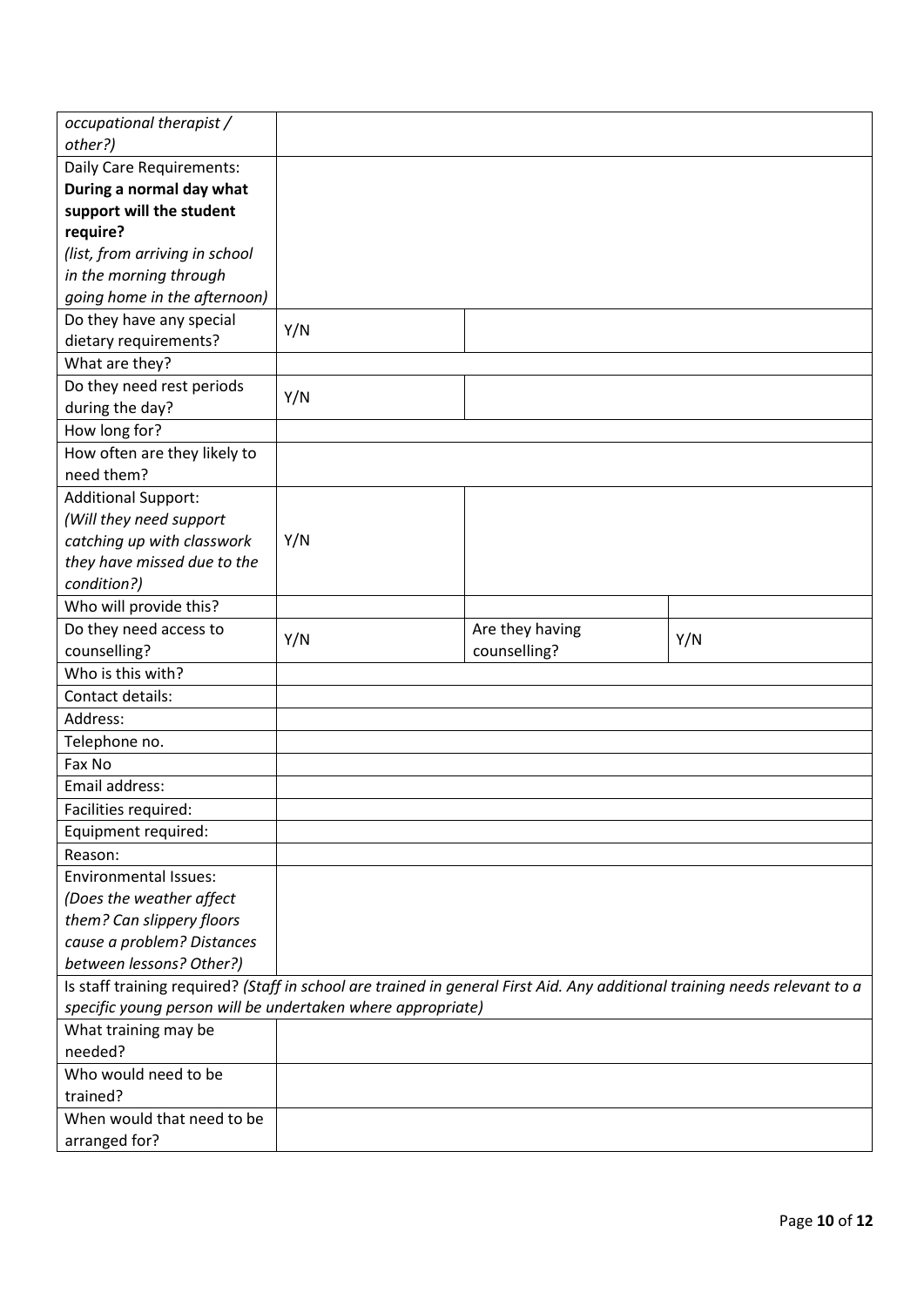| Who will provide this         |     |                       |  |
|-------------------------------|-----|-----------------------|--|
| training & where can training |     |                       |  |
| be sourced from?              |     |                       |  |
| Action to be taken in event   |     |                       |  |
| of an emergency or crisis:    |     |                       |  |
| (Attach any protocols from    |     |                       |  |
| Doctor / Hospital / Clinics)  |     |                       |  |
| How would the emergency       |     |                       |  |
| manifest? (How would it be    |     |                       |  |
| recognised as an              |     |                       |  |
| emergency?)                   |     |                       |  |
| How is it managed / treated?  |     |                       |  |
| How are absences from         |     |                       |  |
| school managed?               |     |                       |  |
| Exam Access Arrangements:     |     |                       |  |
| (If we can arrange it what    |     |                       |  |
| would the student need to be  |     |                       |  |
| adapted, provided or          |     |                       |  |
| arranged for exams? Possible  |     |                       |  |
| arrangements include extra    |     |                       |  |
| time, rest breaks)            |     |                       |  |
| <b>Contact Details:</b>       |     |                       |  |
| Parent / Carer                |     | Name:                 |  |
| Name:                         |     |                       |  |
| Address:                      |     | Address:              |  |
| Telephone no. (s):            |     | Telephone no. (s):    |  |
| Alternate family contact      |     |                       |  |
| (Persons allocated by parent  |     |                       |  |
| /carer)                       |     |                       |  |
| Name:                         |     |                       |  |
| Address:                      |     |                       |  |
| Telephone no. (s)             |     |                       |  |
| Doctor:                       |     |                       |  |
| <b>Surgery Address:</b>       |     |                       |  |
| Surgery:                      |     |                       |  |
| Any other relevant Health     |     |                       |  |
| Professional:                 |     | Role:                 |  |
| Name:                         |     |                       |  |
| <b>Contact Details:</b>       |     |                       |  |
| Address:                      |     |                       |  |
| Telephone No. (s)             |     |                       |  |
| <b>Email Address:</b>         |     |                       |  |
| Transport arrangements:       |     |                       |  |
| (How does the student come    |     |                       |  |
| to school?)                   |     |                       |  |
| Does the transport company    |     | Who are the transport |  |
| need to know the details of   | Y/N | company?              |  |